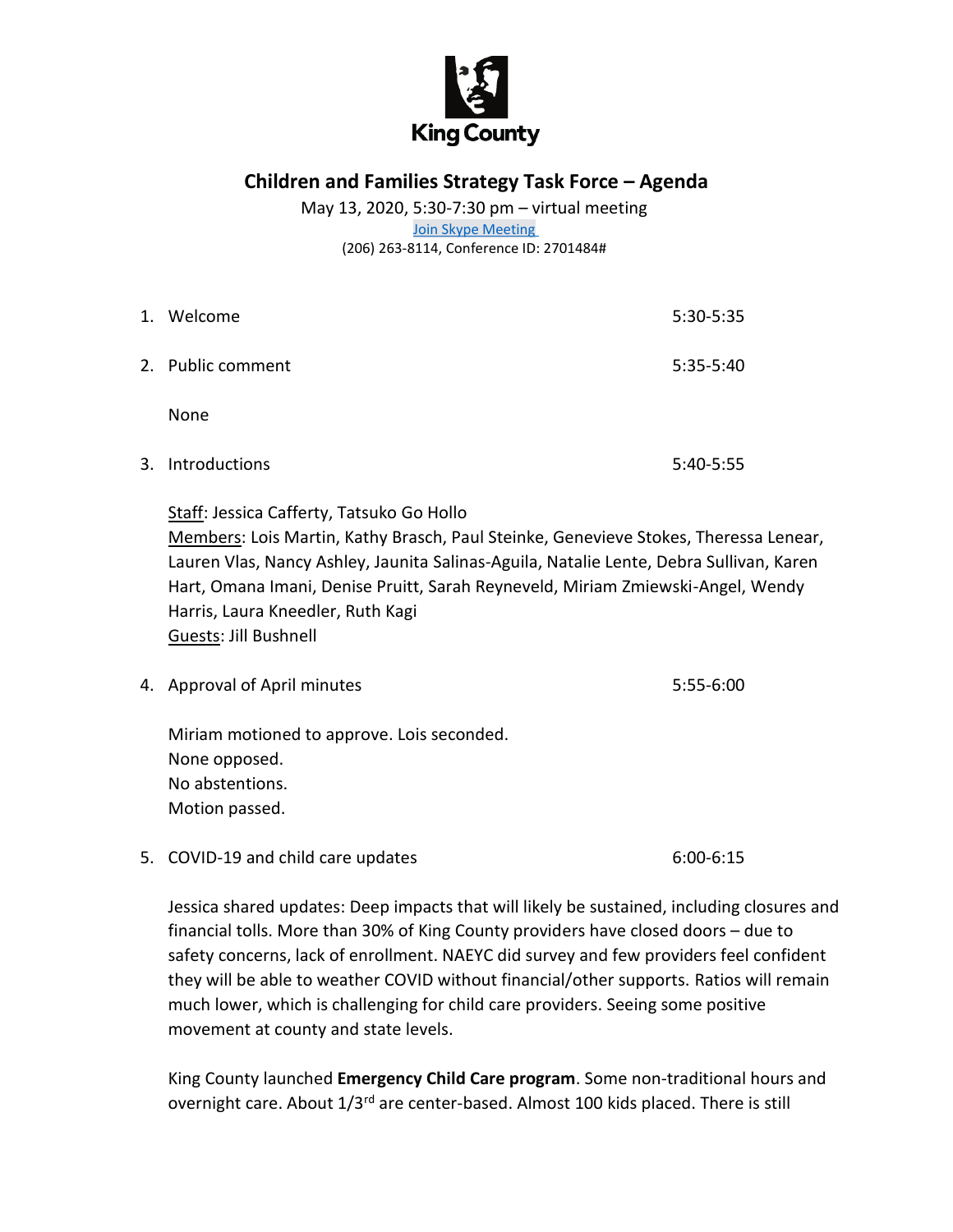

capacity. Direct families to Child Care Resources. This program ends at the end of June. Thinking about how we support providers and families beyond June.

**State level update from Genevieve**: Waivers of co-pays – waived through May. All partday are now full-day authorizations. Increased flexibility around activities for Working Connections requirements. Families are not re-assessed within a 12-month period. If they have a 1-month unemployment bump, shouldn't be impacted. Some families are not being re-authorized because of 3-month financial support. If eligibility period coincides with unemployment, in general unemployment should not exceed wages. But if have higher income at time of application and are no longer eligible, that may be a factor. Temporary put hold on fingerprint-based background checks. Temporary waived and suspended Early Achievers timelines. Created an emergency child care license and child care waiver process. In home-visiting, ECEAP and Eclipse, have moved to virtual services. These are temporary and are evaluating how long they will remain in place.

**COVID grant program** – dedicated money to Washington to support child care industry. Now have approval of plan. State will be giving out grants to providers who are open and providing care when they apply for the grant. 3 tiers based on license capacity. Funds can be spent on facilities, rent, etc. Application may be available as soon as Friday, May 15<sup>th</sup>. Low barrier application, all licensed providers can apply. Will accept apps until funds are depleted or June 30<sup>th</sup>, whichever comes first. Grants are for total of \$29 million. Another \$29 million is used to waive co-pays, switch from part-day to fullday, etc. No emergency licenses have been issued. Most providers were already licensed and eligible for waivers, or were able to address needs in other ways. DCYF held webinar on May  $12<sup>th</sup>$  and will also be posting FAQs – good place to get information about usage of funds. Jessica will send links to information.

Jessica shared the County is thinking about immediate, interim and long-term needs. How can we provide support in 12-18 months interim as we work toward long-term goals? County leadership is supportive.

6. Brief subcommittee report-outs 6:15-6:30 Many

**Cost of Care**: Kathy reported. Many recommendations require new money which may not be available. Wondering what can be done to prevent providers from losing sites. Have also discussed how timeline of Task Force will impact ability to support recovery. Have two new recommendations: #6 Supports for child care providers impacted by COVID, including tax abatements, health and safety supports, property tax reductions,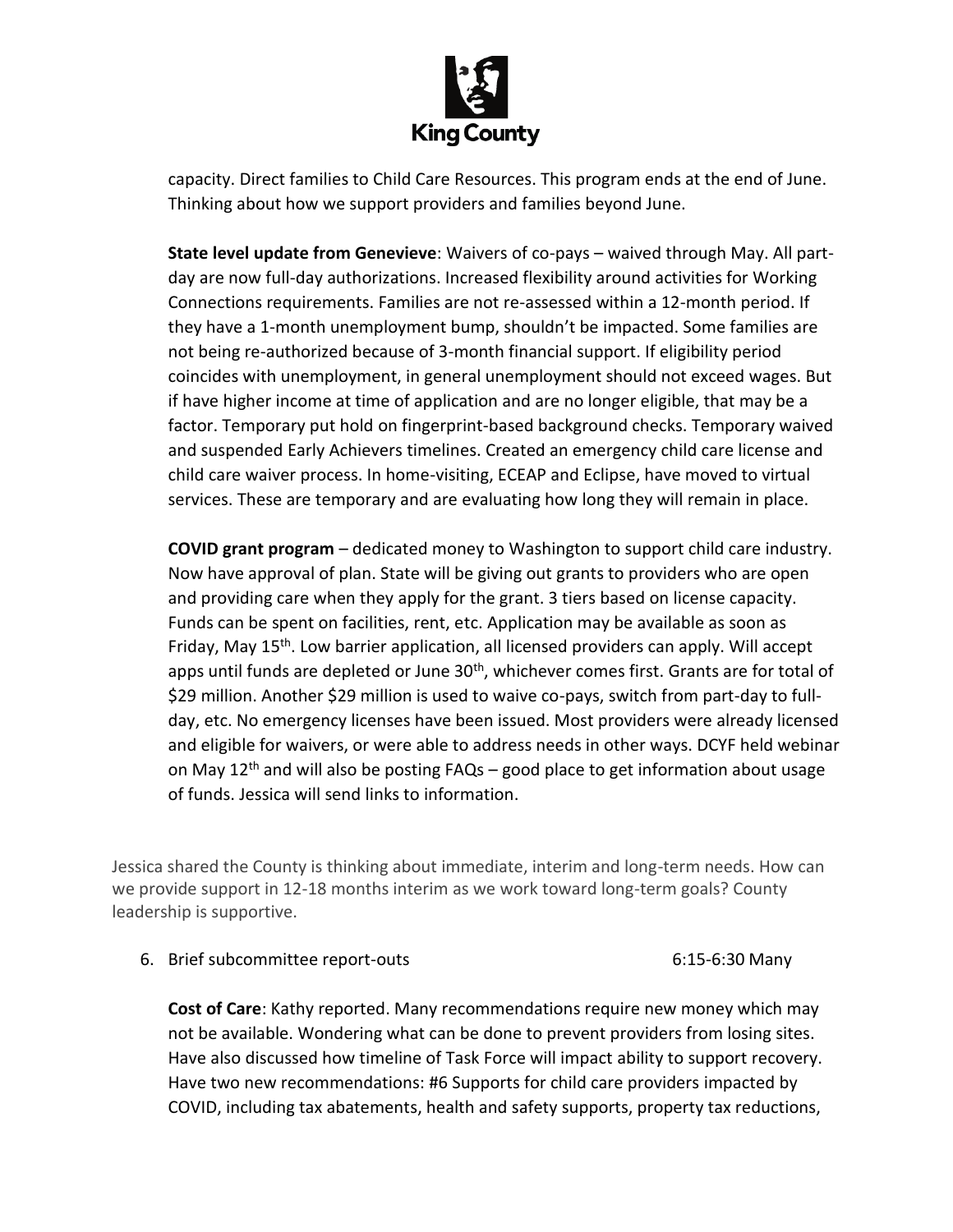

grants. #7 invest in mental health and trauma supports. Getting data around cost gaps for equitable care.

**High quality, anti-racist, equitable care**: Genevieve reported. Discussed budget shortfalls state will be facing. What can the task force do to have recommendations to task county with ensuring cuts don't fall on backs of child care industry and people of color. Communities of color should be at the center, and early learning. Revenue came up – with no money to fund these recommendations, is there space within the Task Force to recommend finding progressive ways to get money needed to make critical investments.

**Inclusive care and supports**: Nancy reported. Most recommendations will overlap with other subcommittees. Hosted learning session on Family, Friend and Neighbor Care. Sharpening strategies. Collecting data. Topics: inclusion for children of differing abilities. Children affected by race and other discriminations. Intersectionalities of children and families. Thinking about how to create a trauma-informed culture in both informal and formal settings. Issue has come up for need of oversight and accountability of recommendations – must include those who are impacted by recommendations. Focus on family choice.

## **HR and employer best practices**: Tatsuko reported.

- o The group has not been meeting regularly due to COVID response
- o However, plan to move forward with existing recommendations
- o Will revisit recommendations in light of COVID changes, the role of King County and other employers, and develop a plan to flesh them out at upcoming subcommittee meeting
- $\circ$  May need additional help from the full group if folks are interested in joining this subcommittee or helping research background information, please let us know
- 7. Report-out: Workforce and Compensation **6:30-7:00**

Debra reported. Have expanded original intent of subcommittee to include impacts of COVID and support for men in early learning careers. Have re-centered focus on children. Have 7 recommendations; have been re-ordered thinking about overall importance and impacts.

**#1 Providing incentives and supports to providers impacted by COVID 19** – directly consult providers about supports needed, direct grants and other financial supports, supports should be long-term and on-going. Context: May lose as much as 29% of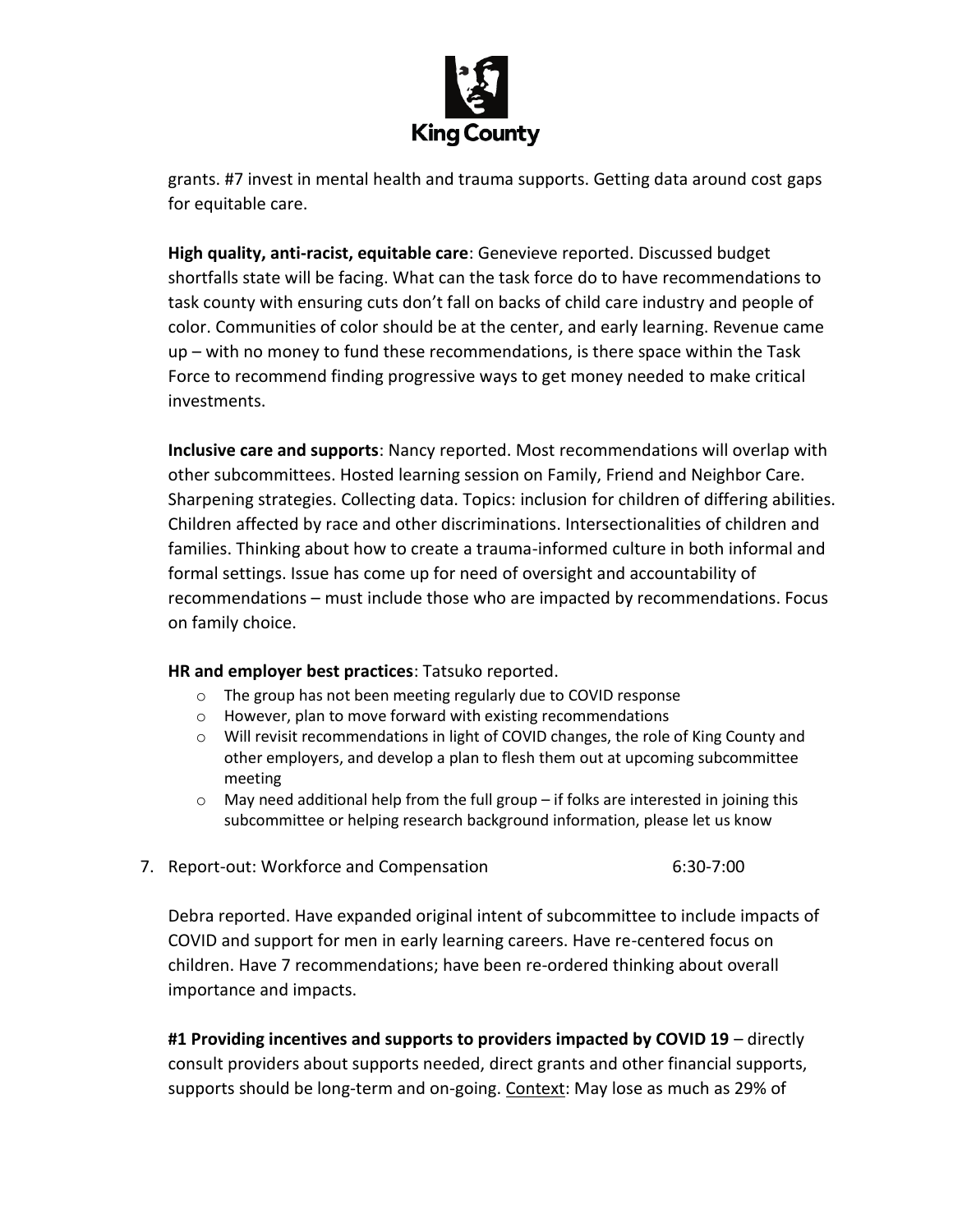

capacity. Only 11% of providers are confident they will survive without financial support. 93% of Seattle providers have experienced financial losses. Centers are less certain about financial outlook. We already had reduced capacity prior to COVID. Reduced ratios will have strain on business model of child care. Access is critical to economic recover. Turnover due to child care closures costs employers a significant amount.

**#2 Ensure providers have access to living wages and benefits** – benefits should include health care and retirement, king county should plan implementation and timeline for career and wage ladder, prioritize where state leaves off. Context: Technical Workgroup Report showed significant gaps in pay and high turnover in the field. Report recommended that Early care educators should receive compensation packages in line with K12 educators and have access to a substitute pool. Looking into existing King County career and wage ladder ordinance.

**#3 Provide professional development to providers in training and new providers** – education institutions need to prioritize accessible & flexible options. Context: gaps between K12 and early childhood pathways. What are alternative pathways and how do we highlight? What are new providers saying about how well education prepared/supported them?

**#4 Maintain and increase pipeline of providers from Black and brown communities** – increase pathways and ensure professionals are not disproportionately impacted by COVID. Context: Importance of access to diverse teaching force. King County Early Learning Diversity report – very low representation in the field.

**#5 Maintain and increase pipeline of men in early learning careers** – development of approaches for undoing gender biases, actively recruiting men, creating affinity groups and communities of practice, develop and offer opportunities for trainings for early learning profession and their families. Context: Research indicated overall workforce is almost exclusively women – 98%. If women aren't more open about biases, won't get more men in the workforce. Consider what is happening with young boys in early childhood settings – expulsions. Build a gender-balanced workforce. Male teachers can challenge gender bias.

**#6 Early childhood to K12 academic and workforce alignment, especially in P3** – bridge credits, align pathways, integrate training. Develop more formal collaboration between preschool and kindergarten professionals. Context: eliminate siloes between early learning and K12.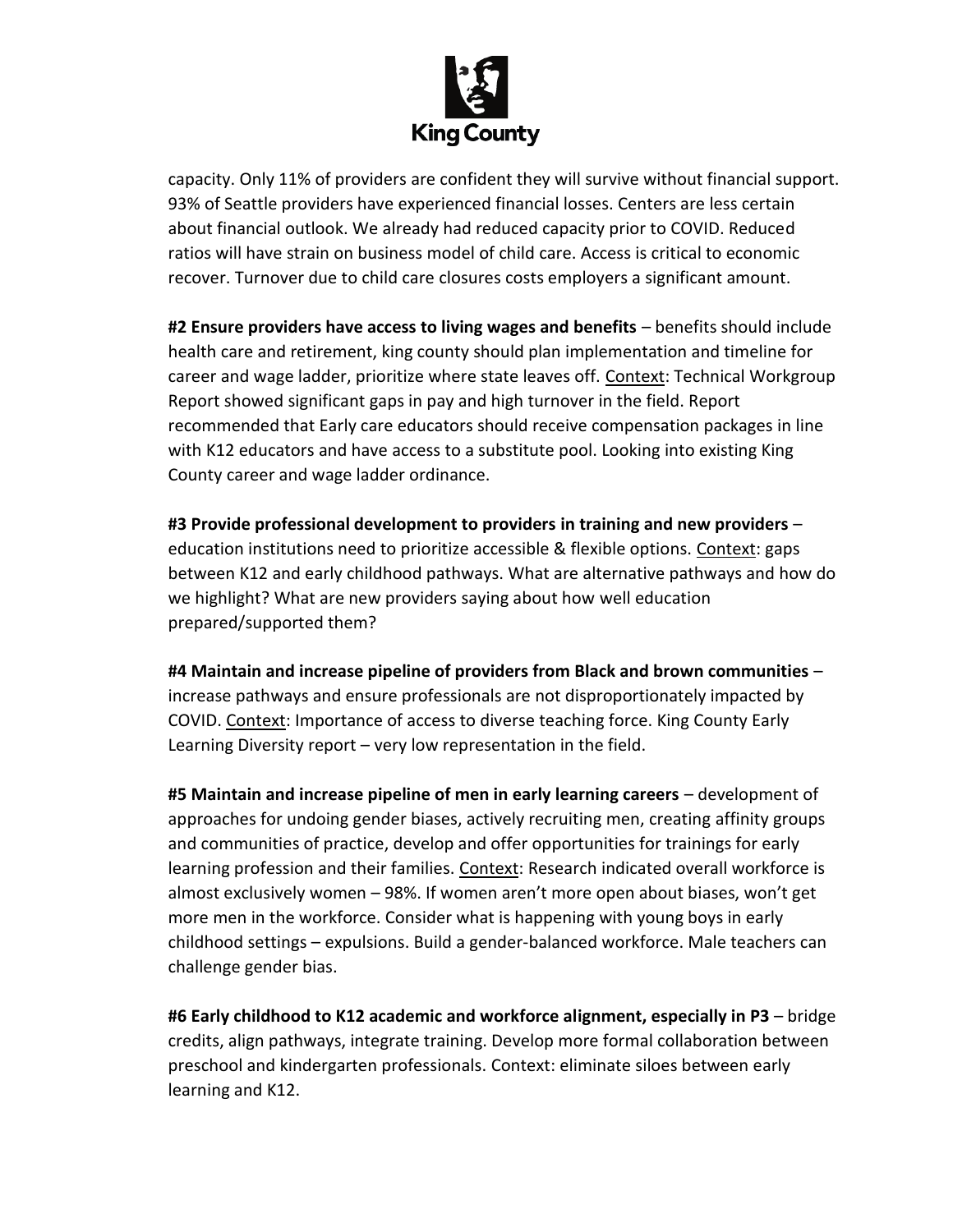

**#7: Fund a Health Care Navigator for providers** – develop picture of gaps and plan for adequate and affordable care for providers. Context: providers need to be able to afford plans. Can providers access King County plans. State bill for navigator did not pass. Most providers should be eligible for state plans. Need more information about role of union.

Thoughts moving forward: Level of funding prior to COVID is no longer available. How to acknowledge short-falls while recognizing providers were already underpaid. Supporting kids means supporting parents who need child care. This is a first responder profession that we must invest in.

## Questions:

- As pandemic continues, how do we sustain child care when there are fears parents have about enrolling children? How do we use COVID to prepare for long-term? Important to also remember we need to preserve child care so kids have safe spaces for high quality early learning. Families may be afraid but also may not have options other than to access care for their children. Preserving the industry is also important for the economy – especially working women. This is an equity issue. People will eventually want to go back to congregate care settings – will these still exist by the time people are ready.
- Miriam: There are multiple layers of inequities who is disproportionately impacted? We are asking people to put themselves in danger. How is pay reflecting these risks?
- Jessica: Health benefits for child care providers the county's benefits plan is costly. May be able to build a collective of providers and have county support this structure so providers can buy into plans at lower cost. Group hasn't discussed in depth. Note that centers are represented by SEIU 925.

## 8. Looking forward: Task Force timeline 7:00-7:15

Unlikely that we will meet together in person again. June was intended to be a time to workshop recommendations with Sarah Tran. Full group process would not be meaningful virtually. Sarah will join 1 hour of each subcommittee meeting in June. There will be pre-work. More information to come! June will be a full business meeting.

Question: With Sarah joining subcommittees in June, do we need to extend subcommittees meetings to 2 hours? Each group likely has different needs. Jessica will